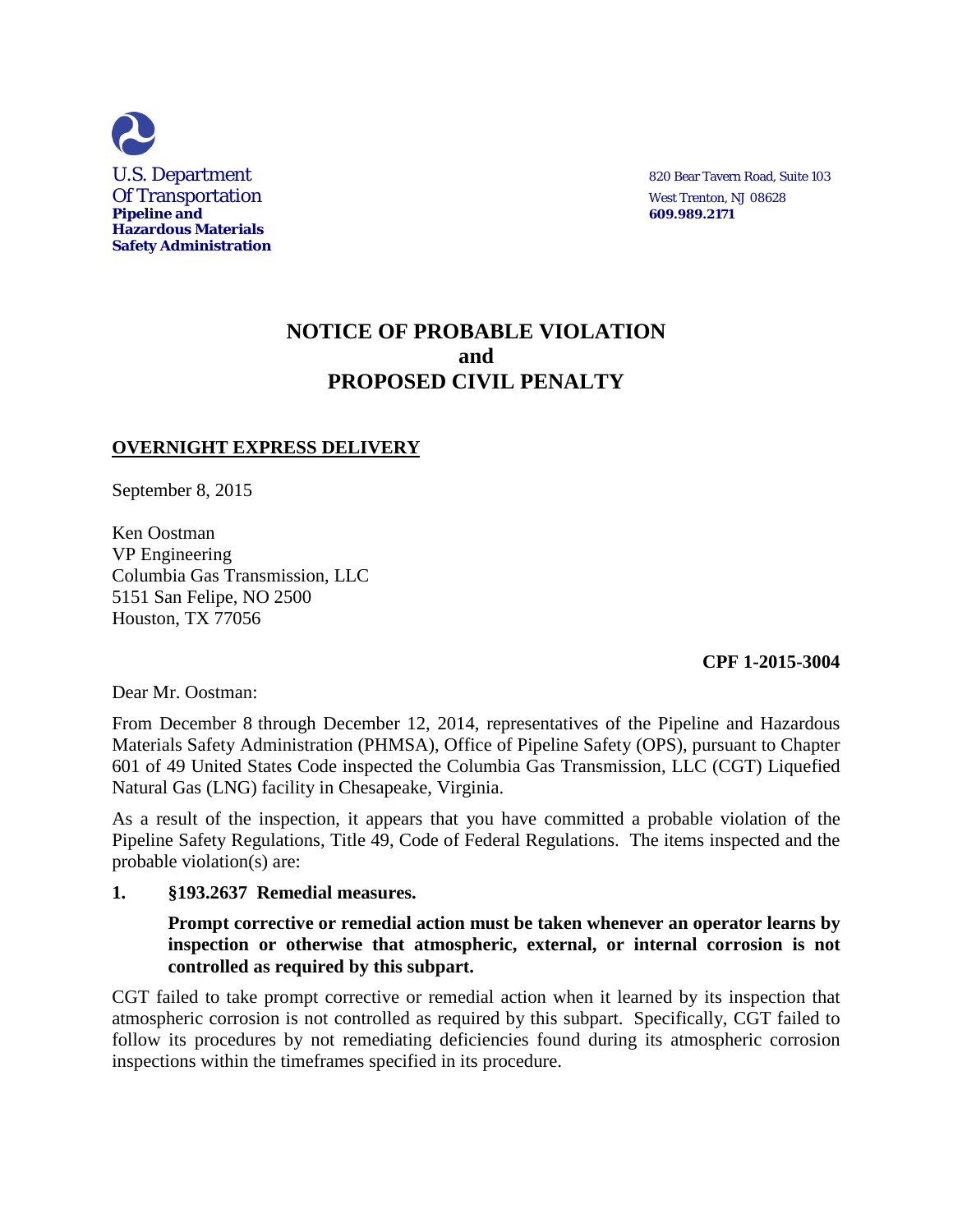CGT's procedure, 310.42.01 – Chesapeake LNG Facility Corrosion Control, Section 3.3 "Atmospheric Corrosion of LNG Facility Piping and Pressure Containing Equipment" effective 11/18/2014, describes the inspection requirements for jurisdictional gas pressure carbon steel piping and pressure containing equipment exposed to the atmosphere. Section 3.3.2.D states:

"Atmospheric corrosion will be assigned a condition level based on visual inspection. For the purposes of this section of the plan, the following atmospheric condition level definitions will be used:

- Level  $1$  Corrosion with pitting or wall loss.
- Level  $2 -$  Flash rust / surface oxidation with no pitting.
- Level 3 No corrosion present."

Section 3.3.2.F states in part:

"Atmospheric corrosion shall be remediated within the following . . .

• Level "2" - Corrosion mitigation or a re-inspection shall be performed within 12 months of discovery. If atmospheric corrosion graded at Level 2 is re-inspected and the grade remains at a Level 2, mitigation shall be performed within 6 months but not to exceed 12 months of re-inspection. If the atmospheric corrosion has progressed to a Level 1 grade, mitigation shall be performed within 6 months of the re-inspection. Only a single reinspection is permitted for Level 2 corrosion."

During the inspection, the PHMSA inspector reviewed records from 12/12/2012 to 12/12/2014, and identified 7 instances where the time between initial inspection and re-inspection of Level 2 atmospheric corrosion exceeded the maximum 12 months. No associated mitigation work was performed during this same 12 month period.

For five of the seven instances, the follow-up was performed and documented. The remaining two instances did not have follow-up work performed prior to the end of the PHMSA inspection. Those two instances had a targeted follow-up date of 12/31/2014.

### Proposed Civil Penalty

Under 49 United States Code, § 60122, you are subject to a civil penalty not to exceed \$200,000 per violation per day the violation persists up to a maximum of \$2,000,000 for a related series of violations. For violations occurring prior to January 4, 2012, the maximum penalty may not exceed \$100,000 per violation per day, with a maximum penalty not to exceed \$1,000,000 for a related series of violations. Also, for LNG facilities, an additional penalty of not more than \$50,000 for each violation may be imposed. The Compliance Officer has reviewed the circumstances and supporting documentation involved in the above probable violation(s) and has recommended that you be preliminarily assessed a civil penalty of \$58,100 as follows: